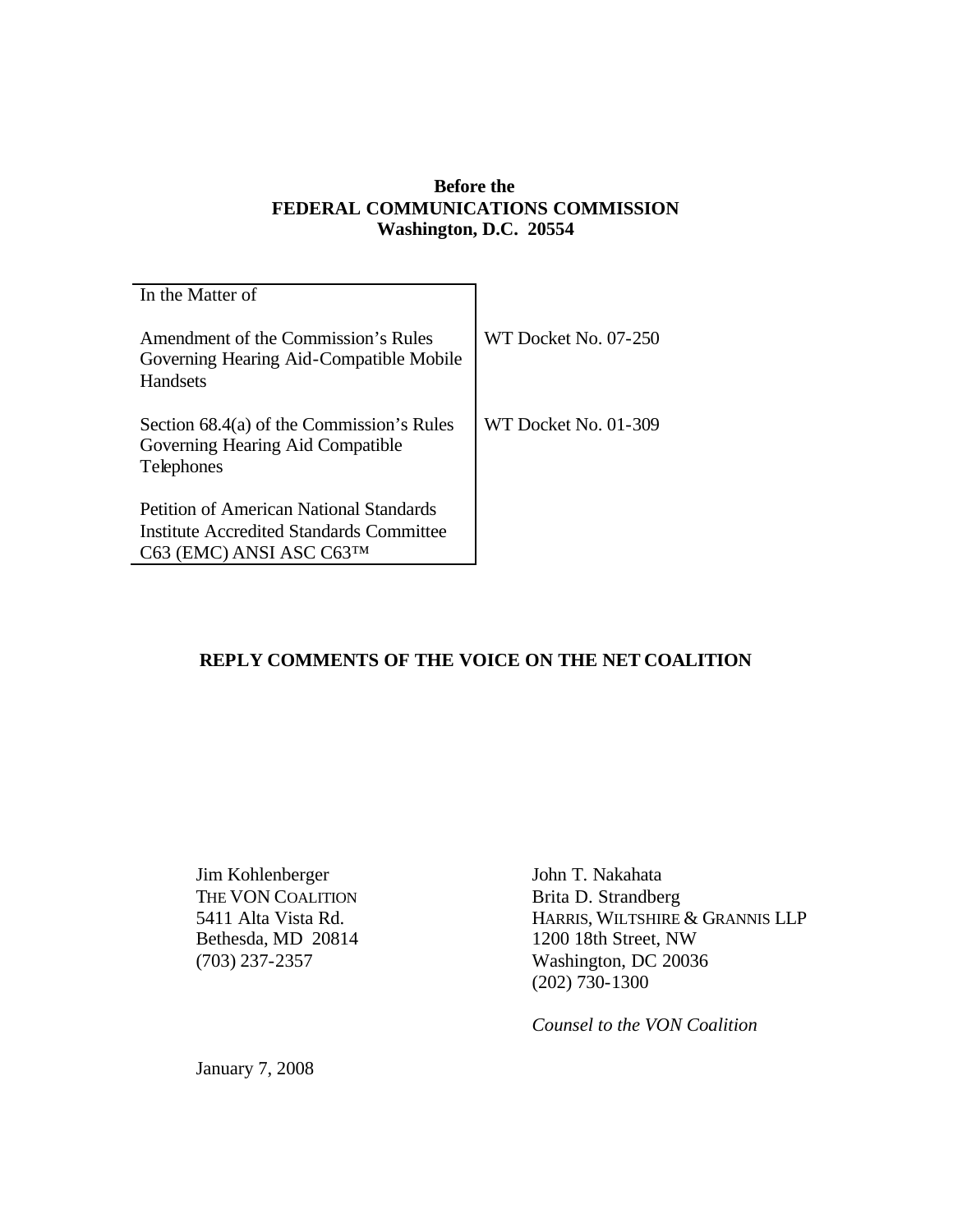# **TABLE OF CONTENTS**

|                    | II. THE COMMISSION SHOULD NOT PREMATURELY IMPOSE HAC REQUIREMENTS ON                                                                                                                 |  |
|--------------------|--------------------------------------------------------------------------------------------------------------------------------------------------------------------------------------|--|
| $\boldsymbol{A}$ . | VON Coalition Members Currently Offer HAC and HAC-Friendly                                                                                                                           |  |
| <i>B</i> .         | The Commission Should Not Extend HAC Requirements to<br>Emerging Technologies in Advance of Technical Standards and<br>Without Undertaking the Statutorily Required Consideration of |  |
|                    | III. ANY HAC REQUIREMENTS FOR EMERGING TECHNOLOGIES SHOULD APPLY<br>ONLY TO DEVICES SPECIALLY DESIGNED AND NEEDED TO EFFECTIVELY USE                                                 |  |
|                    | IV. THE COMMISSION SHOULD TAKE ADDITIONAL STEPS TO FOSTER CONTINUED                                                                                                                  |  |
| A.                 |                                                                                                                                                                                      |  |
| $B$ .              |                                                                                                                                                                                      |  |
| $\mathcal{C}$ .    |                                                                                                                                                                                      |  |
|                    |                                                                                                                                                                                      |  |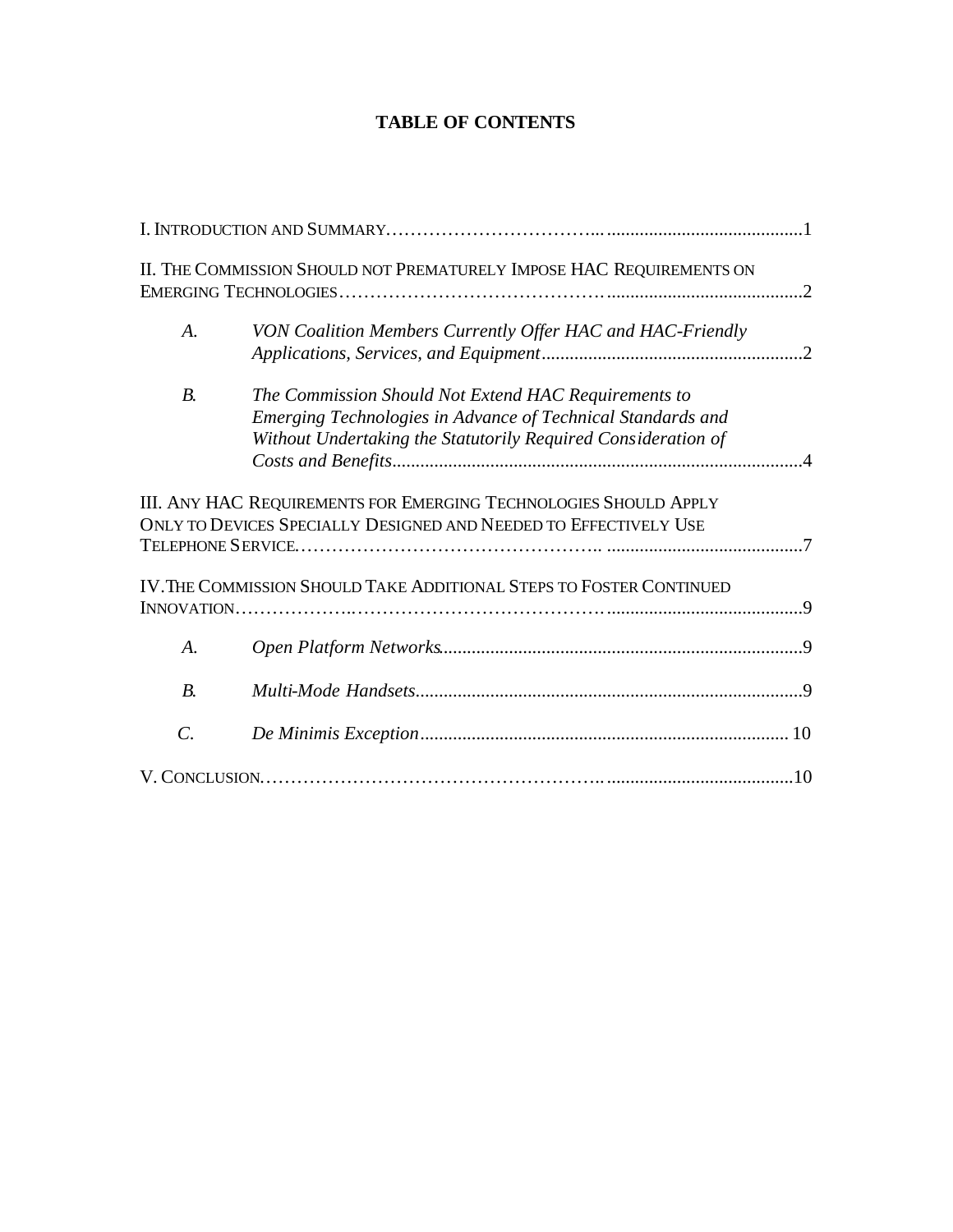### **Before the FEDERAL COMMUNICATIONS COMMISSION Washington, D.C. 20554**

| In the Matter of                                                                                                       |                      |
|------------------------------------------------------------------------------------------------------------------------|----------------------|
| Amendment of the Commission's Rules<br>Governing Hearing Aid-Compatible Mobile<br>Handsets                             | WT Docket No. 07-250 |
| Section 68.4(a) of the Commission's Rules<br>Governing Hearing Aid Compatible<br><b>Telephones</b>                     | WT Docket No. 01-309 |
| <b>Petition of American National Standards</b><br>Institute Accredited Standards Committee<br>C63 (EMC) ANSI ASC C63TM |                      |

# **REPLY COMMENTS OF THE VOICE ON THE NET COALITION**

### **I. INTRODUCTION AND SUMMARY**

The Voice on the Net ("VON") Coalition strongly supports the Commission's efforts to ensure that all consumers have access to a full range of communications choices. As leading communications innovators, VON Coalition members are committed to making their services, applications, and equipment accessible to all, including those with hearing impairments. Moreover, as communications pioneers, VON Coalition members believe that enabling innovators to innovate maximizes potential technological benefits to all consumers, including those with hearing impairments. For that reason, VON agrees with the Hearing Loss Association of America (HLAA) and Telecommunications for the Deaf and Hard of Hearing, Inc. (TDI) that new hearing aid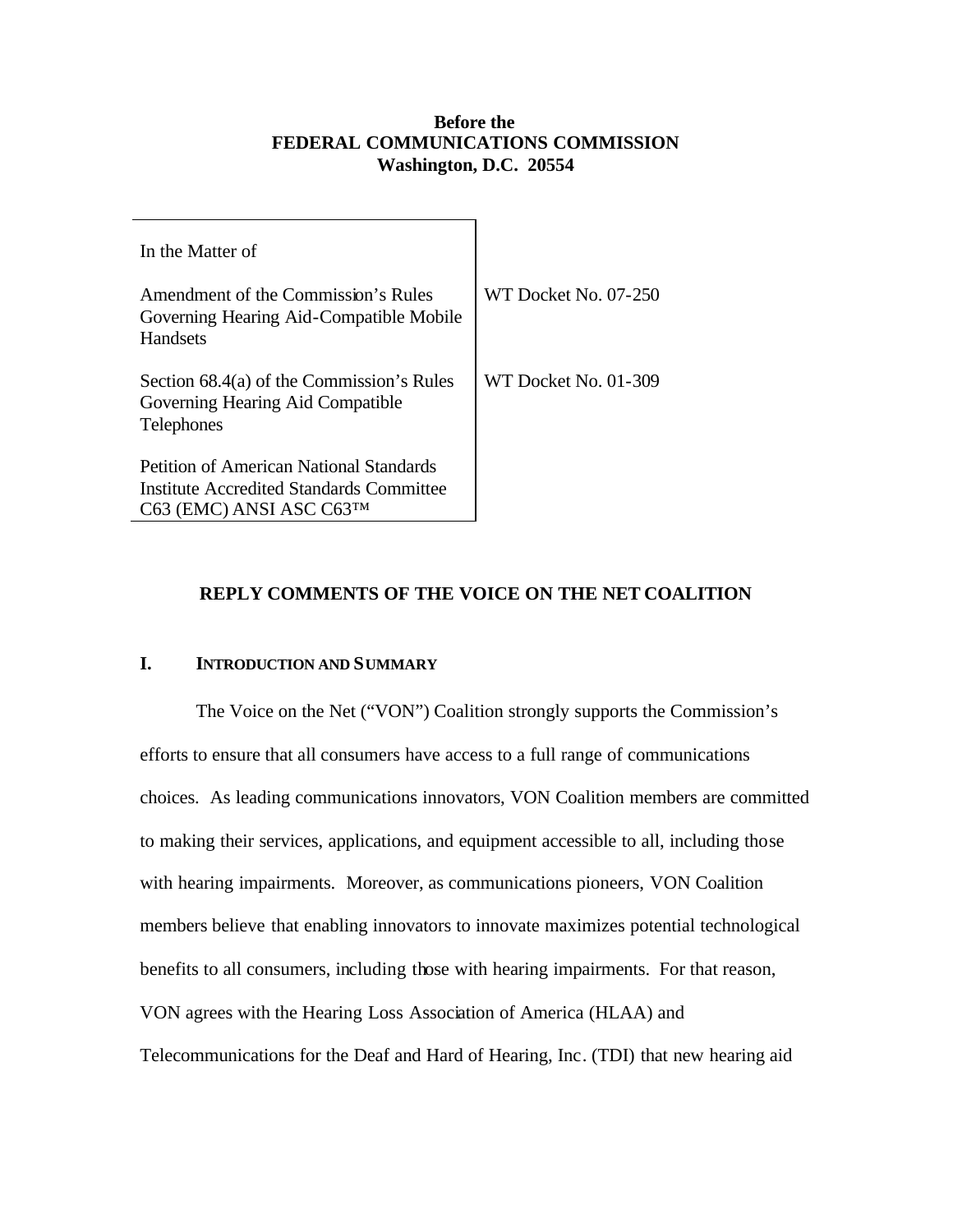compatibility (HAC) rules for emerging technologies should not be put into place any earlier than 2010.<sup>1</sup>

As detailed below, there is no basis for immediate HAC regulation of emerging technologies. In the first instance, the Commission should not assume that HAC requirements are necessary to ensure the accessibility of new technology, which may not pose the same interference challenges as CMRS equipment. Instead, the Commission should consider future regulation only if and when a clear need arises. As required by the statute, the Commission cannot impose new HAC rules without carefully balancing the costs and benefits of additional regulation. Similarly, new requirements should be imposed only after development of appropriate technical standards. If the Commission considers adopting new rules, VON cautions the Commission to limit any HAC requirements for emerging technologies to specialized equipment that is specifically designed to provide wireless CMRS service, and to avoid regulating laptops, PCs and other devices of general applicability. Moreover, HAC requirements should not extend to standalone software applications. Finally VON encourages the Commission to take a number of additional steps to encourage the continued development of innovative voice communications technology.

### **II. THE COMMISSION SHOULD NOT PREMATURELY IMPOSE HAC REQUIREMENTS ON EMERGING TECHNOLOGIES.**

## *A. VON Coalition Members Currently Offer HAC and HAC-Friendly Applications, Services, and Equipment.*

Members of the VON Coalition already provide consumers with HAC and HACfriendly communications choices. HAC requirements are necessarily equipment focused.

<sup>&</sup>lt;sup>1</sup> Comments of the Hearing Loss Association of America and Telecommunications for the Deaf and Hard of Hearing at 6, WT Docket No. 07-250 ("Comments of HLAA/TDI").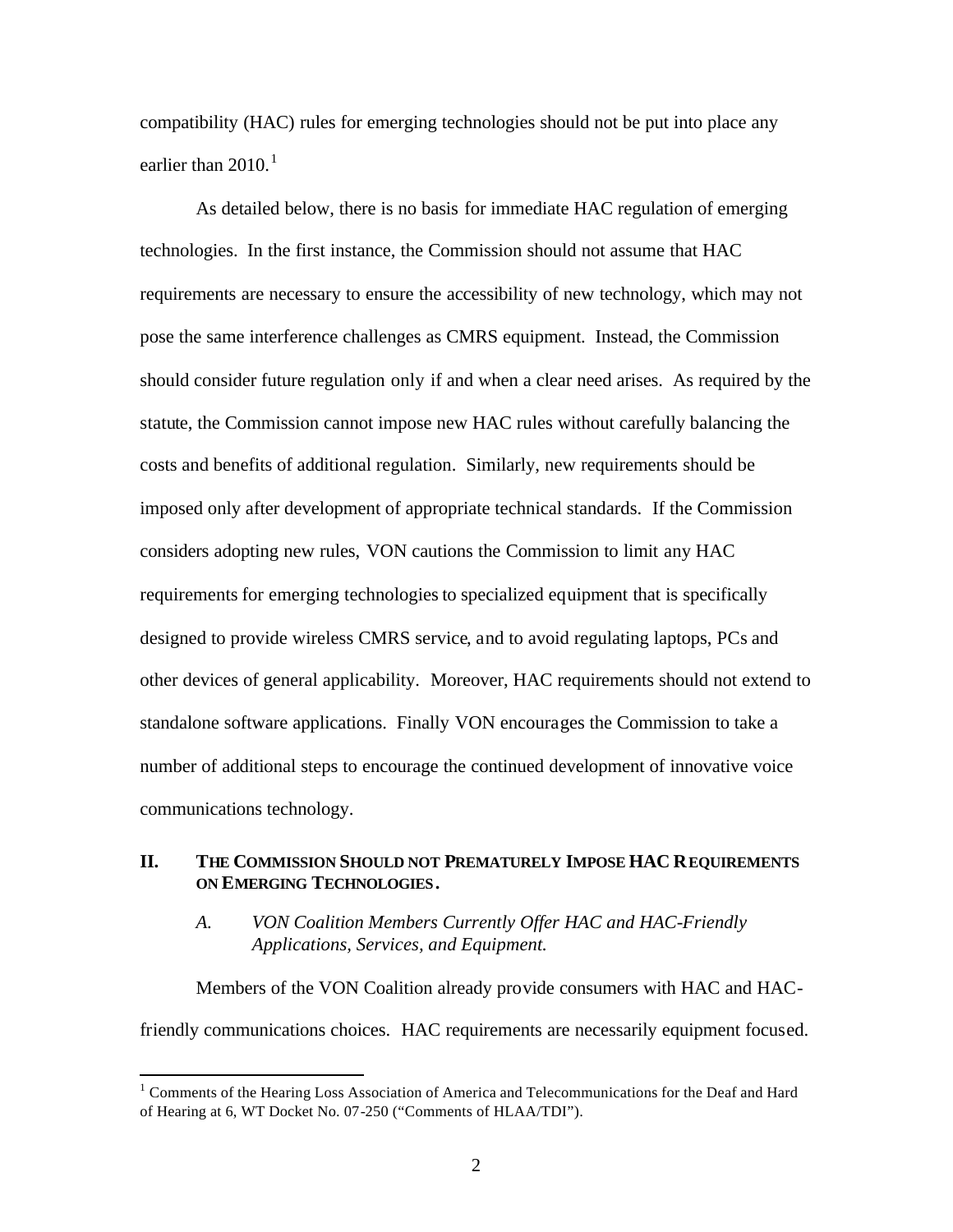Communications software does not emit RF or otherwise interfere with hearing aid performance. Instead, hearing aid compatibility depends on the hardware, equipment and network, and not on applications used with hardware, equipment, and networks. Accordingly, HAC requirements should continue to address hardware and network compatibility, and should not extend to standalone software applications. Moreover, the sheer flexibility of many emerging communications applications and services means that they can be used with traditional telephone equipment – equipment that is already covered by HAC requirements. Many interconnected VoIP services, for example, provide their users with analog terminal adaptors, or ATAs, into which users can plug their existing telephones. As a result, a wide range of innovative IP voice services are already available to those using hearing aids.

Providers of specialized IP voice equipment have recognized the importance of ensuring their equipment meets HAC standards, as demonstrated by existing offerings:

- All of Cisco's wired IP phones satisfy the Commission's hearing aid compatibility requirements. $^{2}$
- Philips, GE, and Linksys offer Skype-certified hearing aid compatible devices. 3
- Providers including Alcatel, Ericsson, Avaya and Aastra offer one or more hearing aid compatible IP phones.

As these real-world examples illustrate, the market and existing requirements are working to ensure that consumers with hearing disabilities that seek to benefit from IP communications can choose from a wide array of HAC phones and devices. Moreover,

 $2$  Hearing Aid Compatibility for Cisco Wired IP Phones,

http://cisco.com/application/pdf/en/us/guest/products/ps379/c1037/cdccont\_0900aecd8025f09b.pdf(last visited Jan. 4, 2008).

<sup>&</sup>lt;sup>3</sup> Stephen Pinches, Which Skype Phones are Hearing Aid Compatible?, Jan. 30, 2007,

http://share.skype.com/sites/skypegear/2007/01/which\_skype\_phones\_are\_hearing.html.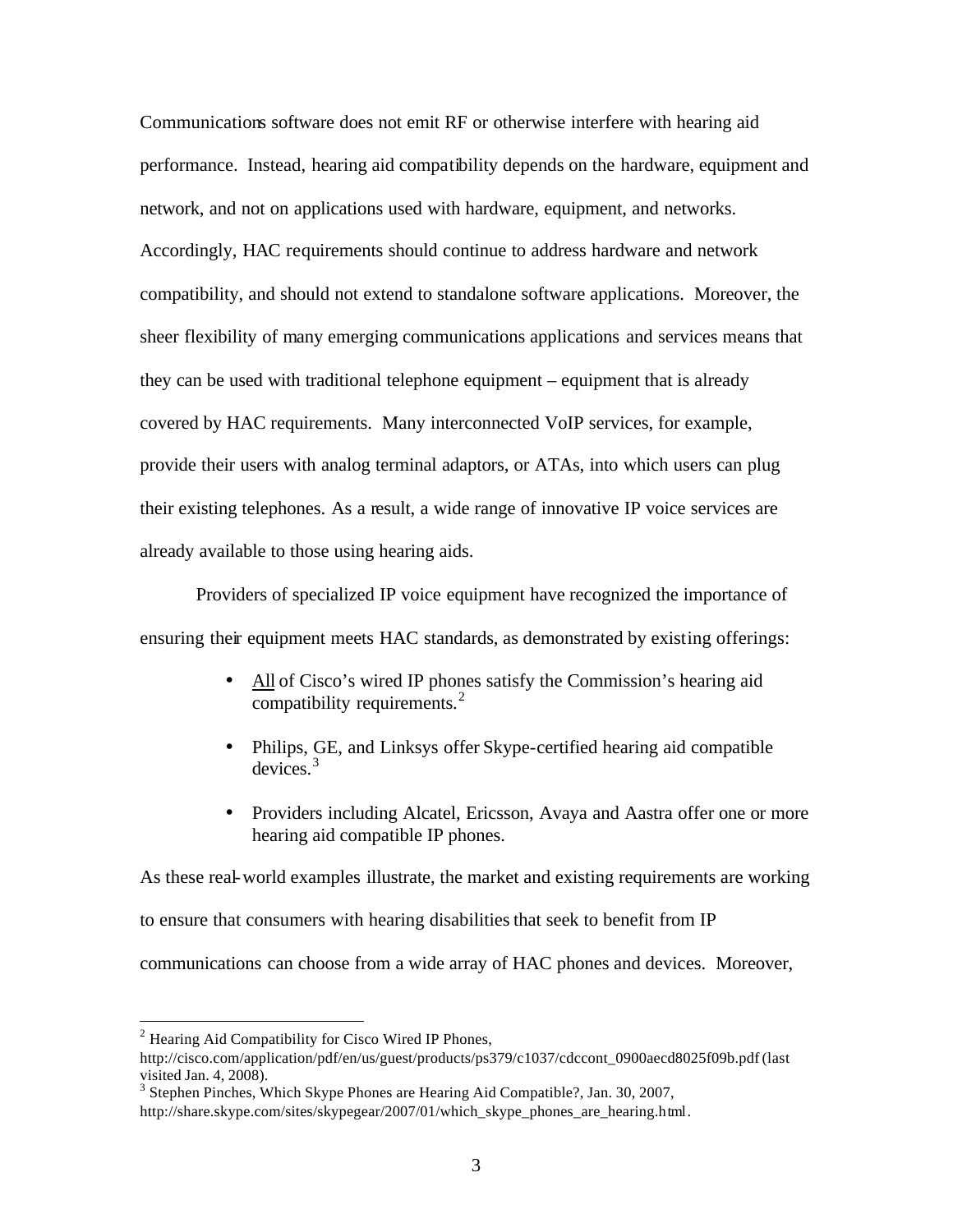because consumers are increasingly interested in converged communications choices, and because phones that offer wireline PSTN capability are covered by existing HAC requirements, manufacturers will continue to have strong incentives to offer HAC IP phones and devices.

The flexibility and freedom to innovate offered by IP communications are themselves valuable tools for members of the disabled community. IP services can offer the ability to combine text, voice, and video in a single communications stream, enabling a person with disability to rely on and combine multiple modes of communication. Users of these services are themselves innovating – Skype users have devised a "super-powered hearing aid" using Skype, and have also created a Skypetelex capability.<sup>4</sup> Further, IP voice applications can be used with a wide range of equipment – including laptops and desktop computers and their wide range of speaker, headsets, and similar accessories – enabling users to customize their equipment to meet communications preferences or needs.

## *B. The Commission Should Not Extend HAC Requirements to Emerging Technologies in Advance of Technical Standards and Without Undertaking the Statutorily Required Consideration of Costs and Benefits.*

In light of the existing choices in the market and the benefits driven by the flexibility and openness of IP voice solutions, it would be premature for the Commission to apply HAC requirements to emerging services such as Wi-Fi and VoIP. As an initial matter, the record before the Commission is inadequate to ensure the Commission can fully weigh the "costs and benefits" of new rules, as expressly required by the statute,  $5$ 

 4 *Id.*

 $5$  47 U.S.C. § 610(e).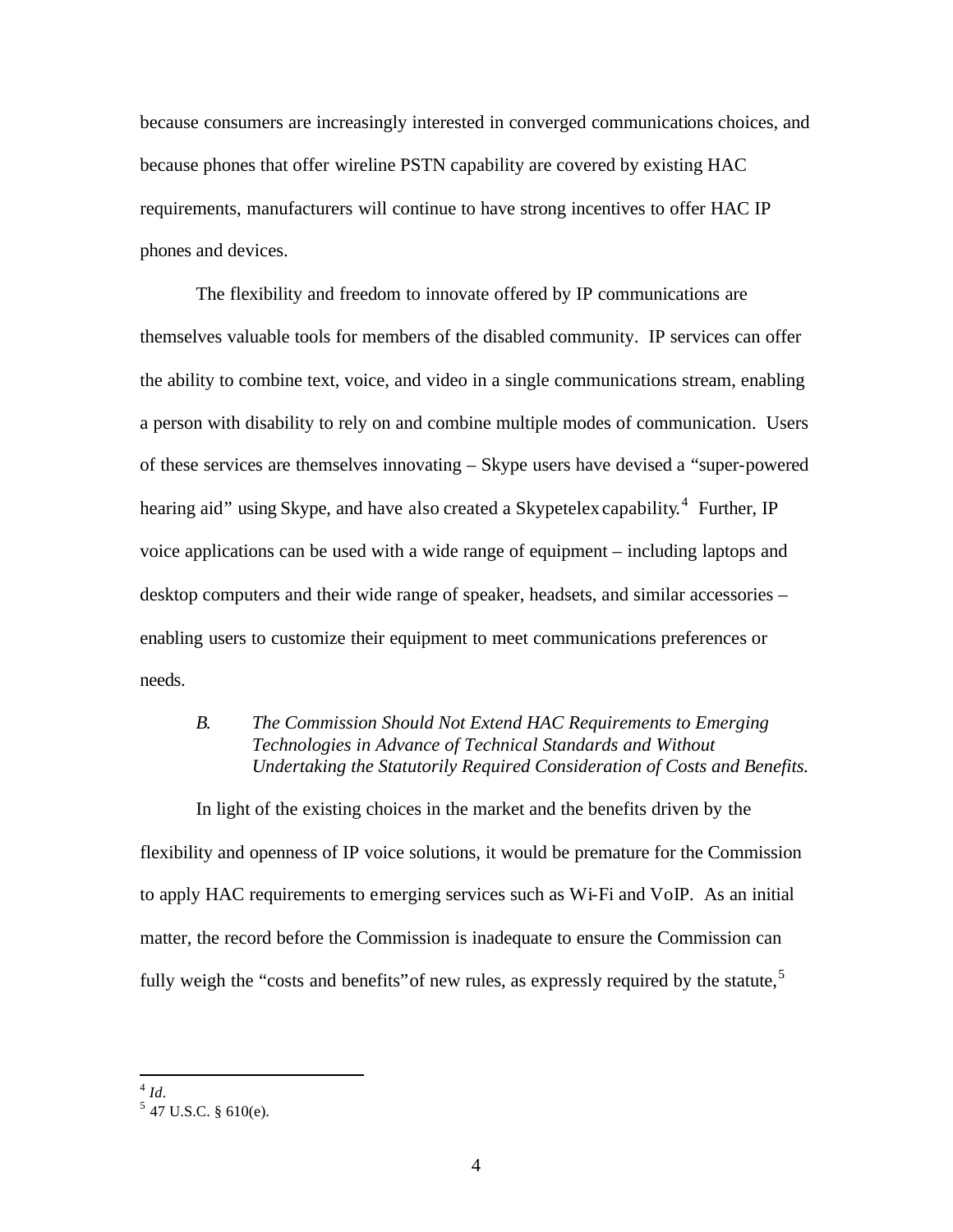before its self-imposed February 18, 2008 deadline. And the record provides no reason for the Commission to act in advance of the 2010 date suggested by HLAA/TDI.<sup>6</sup>

Even then, however, it is not clear that existing HAC rules should be extended to emerging technologies. The Commission should not presume that new technologies will pose interference concerns, and regulate reflexively on that assumption. As the Telecommunications Industry Association (TIA) notes, "there is no evidence showing that consumers with hearing loss would not be able to use new technologies, such as Wi- $Fi.^{37}$  In fact, there are reasons to believe that these technologies may not pose the same interference concerns as CMRS. TIA points out, for example, that many Wi-Fi devices, such as PC data cards, may not be used in close proximity to hearing aids. $8$  Similarly, Wi-Fi devices typically operate at lower power levels, reducing the risk of interference.<sup>9</sup> As these examples demonstrate, it is simply too early to determine what regulatory intervention, if any, is necessary to address the HAC of emerging technologies.

The HAC statute makes it clear that the Commission may not impose new regulatory requirements on emerging technologies without carefully balancing the costs and benefits of those requirements. As detailed in the statute, the Commission must "specifically consider the costs and benefits" of any rules implementing the HAC statute, and new rules may "not discourage or impair the development of improved

<sup>6</sup> Comments of HLAA/TDI at 6.

<sup>&</sup>lt;sup>7</sup> Comments of the Telecommunications Industry Association at 8, WT Docket No. 07-250 and WT Docket No. 01-309 (filed December 21, 2007) ("TIA Comments"); *see also* Comments of Research in Motion Limited at 20-21, WT Docket No. 07-250 and WT Docket No. 01-309 (filed December 21, 2007) ("RIM Comments"); Comments of Nokia Inc. at 7,WT Docket No. 07-250 and WT Docket No. 01-309 (filed December 21, 2007) ("Nokia Comments") ("The imposition of HAC requirements on all emerging technologies . . . is a solution in search of a problem."); Comments of Sony Ericsson Mobile Communications at 8, WT Docket No. 07-250 and WT Docket No. 01-309 (filed December 21, 2007) ("Sony Ericsson Comments") ("[Sony Ericsson] does not believe there is a need to solve a problem that has yet to be demonstrated even exists."). 8 TIA Comments at 7.

<sup>9</sup> *Id.*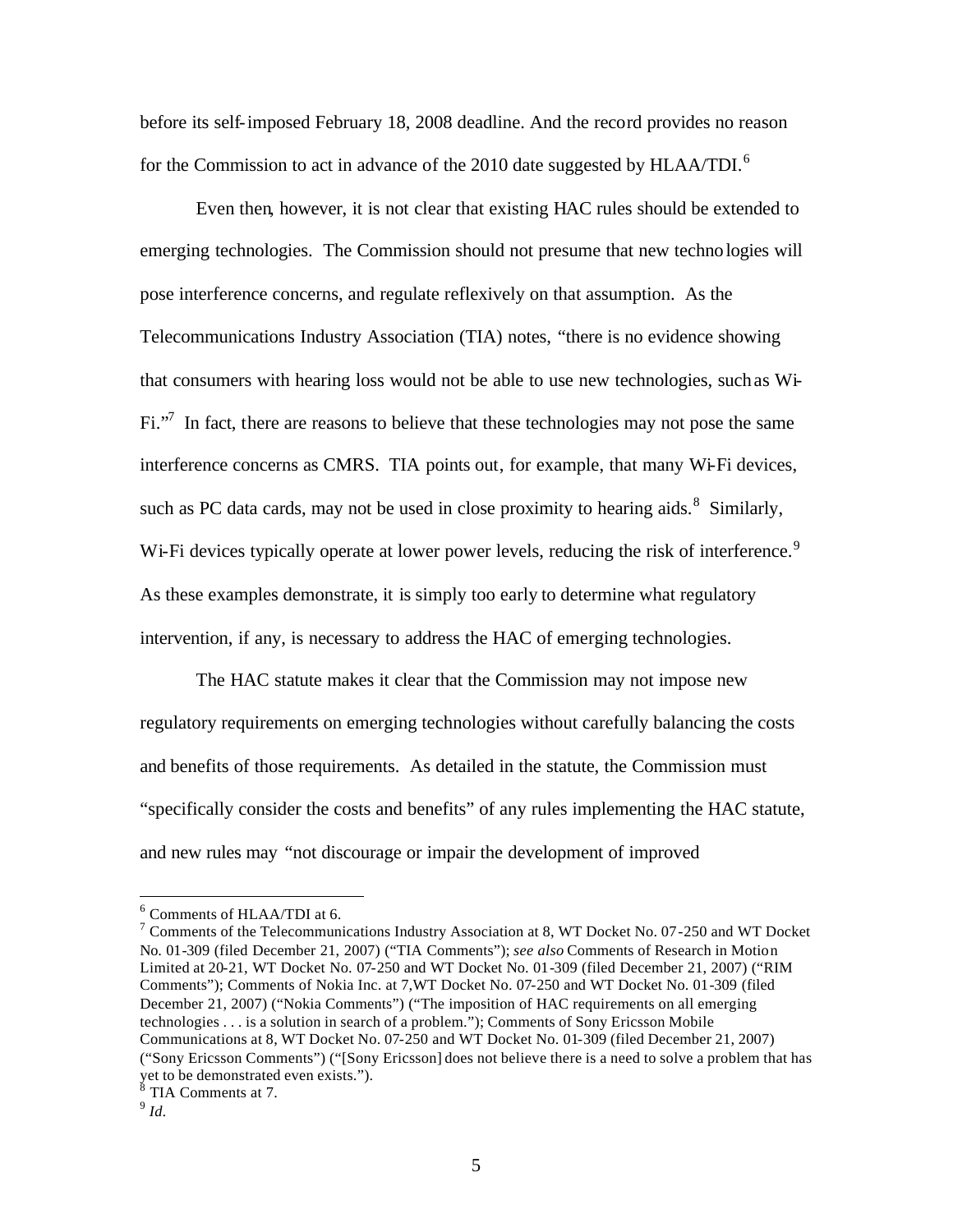technology. $10$  In light of the dearth of evidence that Wi-Fi and other emerging technologies limit the accessibility of telephone service, the undisputed ability of new technology to provide improved communications capabilities for all, and the risk that premature regulation will impose unnecessary costs and chill innovation, the record before the Commission cannot support immediate HAC regulation of emerging technologies. Moving forward, the Commission must act cautiously as it considers new regulatory requirements, remaining mindful of the statutory command that the development of improved technology not be discouraged or impaired.

The Commission is right to wonder how it might apply HAC requirements to emerging technologies before technical standards are established.<sup>11</sup> As the Commission has repeatedly recognized, "the existence of an established technical standard [is] a statutory requirement for imposing hearing aid compatibility."<sup>12</sup> For this reason alone, the Commission cannot act to adopt new requirements applicable to emerging technologies until established technical standards are in place.<sup>13</sup> As a practical matter, enabling the standards-setting process to go forward before adopting new requirements will ensure that industry is able to deliver reliable solutions to the hard of hearing in an orderly and efficient manner. There is no reason to believe that the standards-setting process will not proceed expeditiously, as ANSI ASC C63 indicates that "the proposed

 $10$  47 U.S.C. § 610(e).

<sup>&</sup>lt;sup>11</sup> Amendment of the Commission's Rules Governing Hearing Aid-Compatible Mobile Handsets, Second Report and Order and Notice of Proposed Rulemaking, 2077 LEXIS 8821 at ¶ 92 (" *HAC Order & NPRM").*

<sup>12</sup> *See, e.g., Service Rules for the 698-746, 747-762 and 777-792 MHz Bands*, 22 FCC Rcd 8064, 8119 (¶ 145) (2007); *Section 68.4(a) of the Commission's Rules Governing Hearing Aid-Compatible Telephones,*  18 FCC Rcd 16753, 16769 (¶ 39) (2003); *Section 68.4(a) of the Commission's Rules Governing Hearing Aid-Compatible Telephones,* 16 FCC Rcd 20558, 20564 (¶ 16) (2001); *see also* 47 U.S.C. § 610(b)(1)(B). <sup>13</sup> *See also* RIM Comments at 16-17.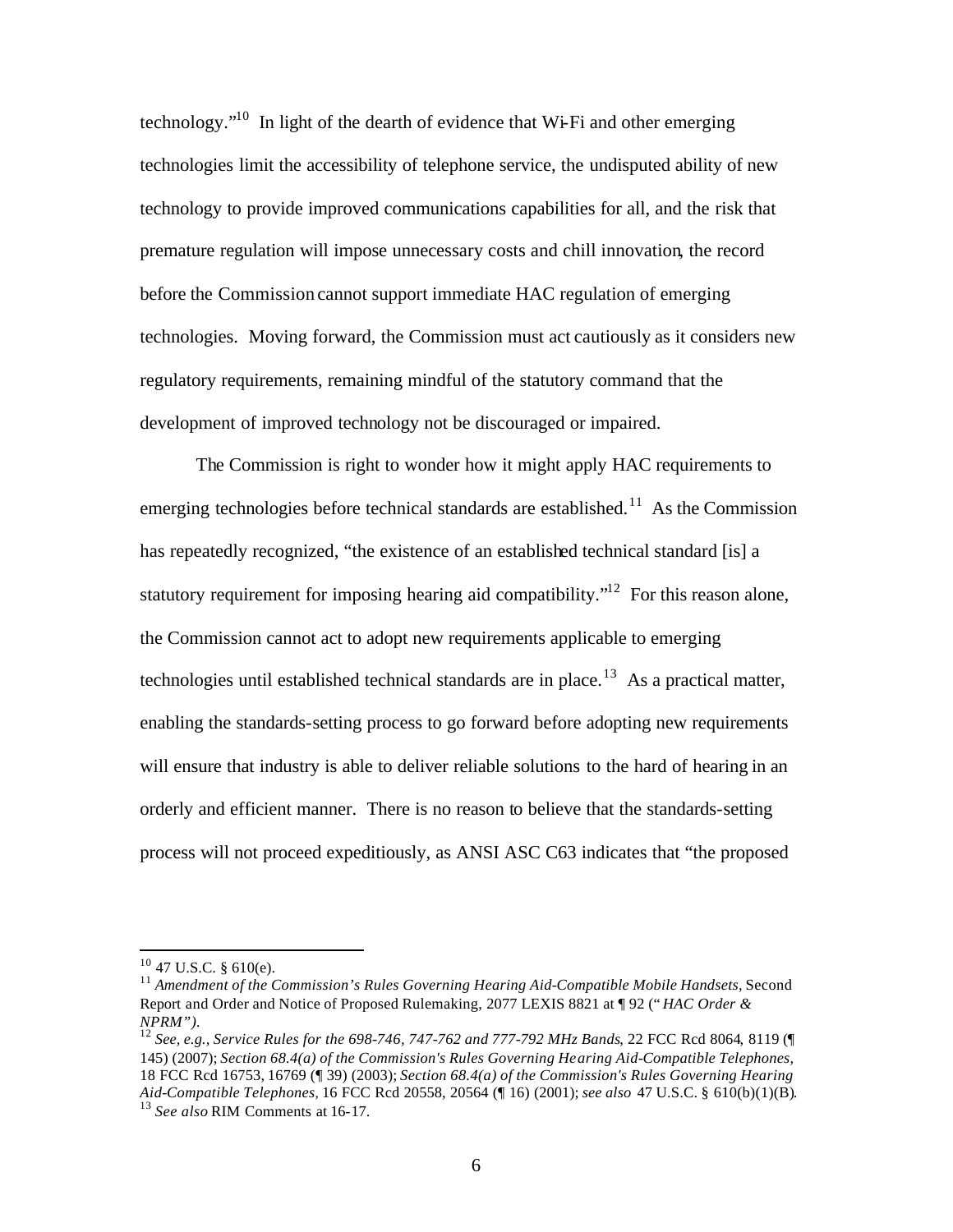revision of the ANSI ASC C63® HAC standard will [include] the development of limits and procedures for new frequency bands and technologies."<sup>14</sup>

Finally, the Commission's discussion of emerging technologies in its NPRM focuses only on wireless technologies,<sup>15</sup> and the HAC statute directs the Commission to adopt regulations ensure the accessibility of "telephone service."<sup>16</sup> The Commission cannot and should not adopt requirements that go beyond the scope of the HAC statute.

# **III. ANY HAC REQUIREMENTS FOR EMERGING TECHNOLOGIES SHOULD APPLY ONLY TO DEVICES SPECIALLY DESIGNED AND NEEDED TO EFFECTIVELY USE A TELEPHONE SERVICE.**

As discussed above,  $17$  hearing aid interference is a concern raised by hardware devices, not software or services, and devices must therefore remain the focus of any HAC requirements. The statute expressly recognizes this fact, and imposes requirements only on "telephones."<sup>18</sup> Further, as the Commission considers whether to extend HAC requirements to new technologies, it must continue to capture only "telephones" and not general multi-function devices – such as PCs, laptops, or PDAs – that are designed to run a wide range of applications, or to devices (such as gaming consoles or portable music players) that are also incidentally capable of being used with voice communication applications or services.<sup>19</sup>

<sup>&</sup>lt;sup>14</sup> Comments from American National Standards Institute Accredited Standards Committee C63® (EMC) ANSI ASC C63® at 3, WT Docket No. 01-309 (filed Dec. 21, 2007).

<sup>&</sup>lt;sup>15</sup> *See, e.g., HAC Order & NPRM* at ¶ 89 ("We seek comment on whether our hearing aid compatibility rules should be modified to address new technologies being used and offered by manufacturers and providers in their wireless handsets and networks."); *id.* at ¶ 91 ("[W]e seek comment generally on the application of hearing aid compatibility rules to VoIP applications provided over wireless technologies."); *id.* at ¶ 92 ("We ask commenters to address . . . current and anticipated future use of VoIP applications over wireless networks.").

 $16$  47 U.S.C. § 610(a).

<sup>17</sup> *See supra* pp. 2-3.

 $18$  47 U.S.C. Sec. 610(b)(1).

<sup>&</sup>lt;sup>19</sup> This is not to suggest that PDAs that are CMRS handsets are not covered by HAC requirements to the extent that they are CMRS handsets.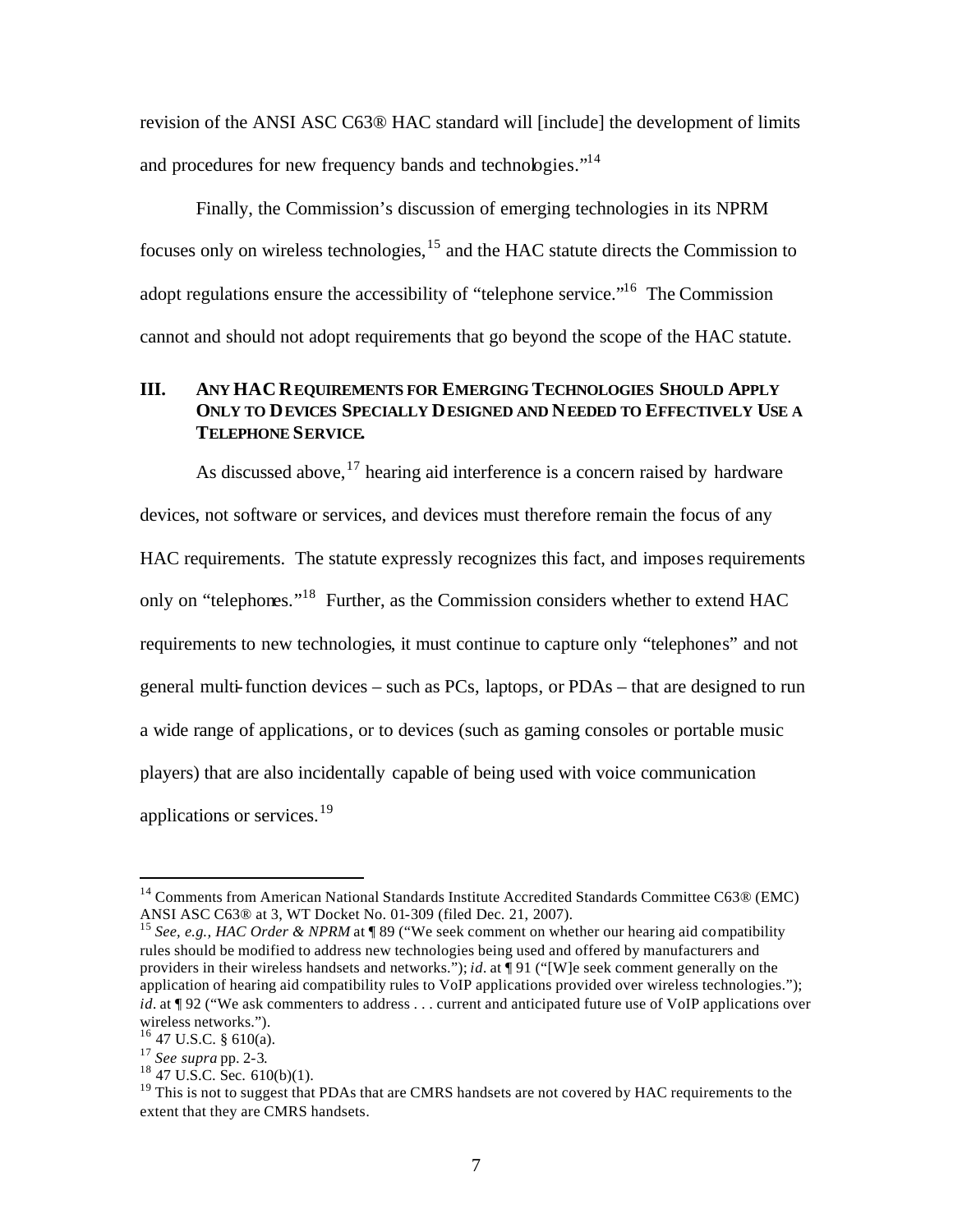In a similar context, the Commission recently extended its disability access requirements to interconnected VoIP services and equipment used with such services. $20$ However, in applying Section 255 obligations to such equipment, the Commission limited coverage of its rules "to any equipment or CPE *specially designed* to provide interconnected VoIP service and that is needed to effectively use an interconnected VoIP service."<sup>21</sup> If the Commission should extend its rules here  $-$  and it should not, for the reasons detailed above – similar limits would be appropriate. Thus, only equipment that is "specially designed" and "needed to effectively use" a telephone service covered by the HAC statute should be addressed by any extension of HAC rules.

Any broader approach runs the risk of capturing an extraordinary range of devices capable of being used with an extraordinary range of applications and services. Rules that cover all Wi-Fi devices capable of voice communications, for example, could sweep in laptop computers, and all speaker and microphone accessories. The burden of regulation on this group of devices – many of which may *never* be used for any voice communications – would far outweigh the benefits, in contravention of the statute.<sup>22</sup> Requiring compliance from such a wide array of potentially interoperable devices would also be impractical, as devices such as laptops and their accessories can be configured in innumerable ways, giving rise to a near-infinite set of compliance challenges. At worst, new requirements could create unnecessary limits on the freedom consumers currently enjoy to choose and combine computing devices as they see fit. In any event, imposing

 $20$  The Commission has not extended any regulation to VoIP services or equipment other than interconnected Vo IP service and interconnected VoIP equipment. Because non-interconnected VoIP is not a substitute for traditional wireless or wireline telephone service, it would be particularly inappropriate for the Commission to extend its HAC requirements to non-interconnected VoIP equipment or services. <sup>21</sup> Implementation of Sections 255 and 251(a)(2) of the Communications Act of 1934, as Enacted by the

*Telecommunications Act of 1996*, 22 FCC Rcd 11275, 11286 (¶ 20) (emphasis added) ("*VoIP Disability Access Order*").

 $22$  47 U.S.C. § 610(e).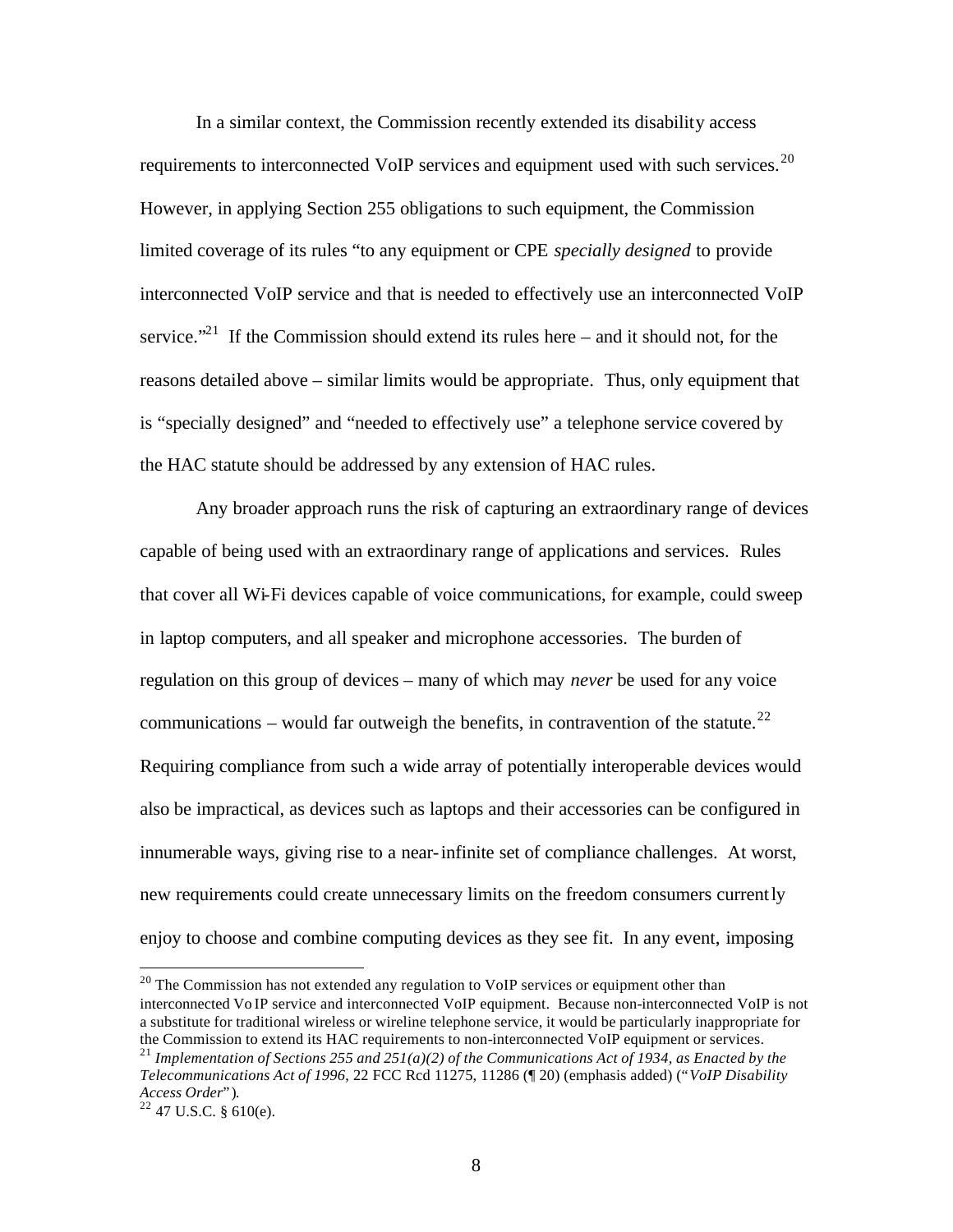such overbroad regulation would not only fall outside the Commission's express authority under the HAC statute but also could not be justified as "reasonably ancillary to the Commission's effective performance of its statutorily mandated responsibilities. $123$ 

# **IV. THE COMMISSION SHOULD TAKE ADDITIONAL STEPS TO FOSTER CONTINUED INNOVATION.**

#### *A. Open Platform Networks.*

In its Notice, the Commission asks whether it should adopt rules to address HAC "in the context of open platform networks."<sup>24</sup> The Commission's own inquiry acknowledges the substantial uncertainty about the effect of open platform requirements on accessibility; in the Commission's own words, open platforms "may fundamentally alter the paradigm within which the hearing aid compatibility rules apply.<sup> $25$ </sup> As with the emerging technologies discussed above,  $26$  this uncertainty strongly counsels against immediate regulation of open platform networks. The Commission simply should not regulate unless and until there is evidence of a concrete need for Commission action. Further, VON agrees with the many commenters who have called for the Commission to delay any action with respect to open platform networks until after the conclusion of Auction  $73.<sup>27</sup>$ 

#### *B. Multi-Mode Handsets.*

In its *NPRM*, the Commission tentatively concludes that "multi-mode phones should not be counted as compatible in any mode if they operate over air interfaces for

<sup>23</sup> *United States v. Southwestern Cable Co.*, 392 U.S. 157, 177-78 (1968).

<sup>24</sup> *HAC Order & NPRM* at ¶ 95.

<sup>25</sup> *Id.*

<sup>26</sup> *See supra* Part II.

<sup>&</sup>lt;sup>27</sup> Comments of Motorola at 10-12, WT Docket No. 07-250 and WT Docket No. 01-309 (filed December 21, 2007) ("Motorola Comments"); Nokia Comments at 7 n.14; TIA Comments at 12; RIM Comments at 22.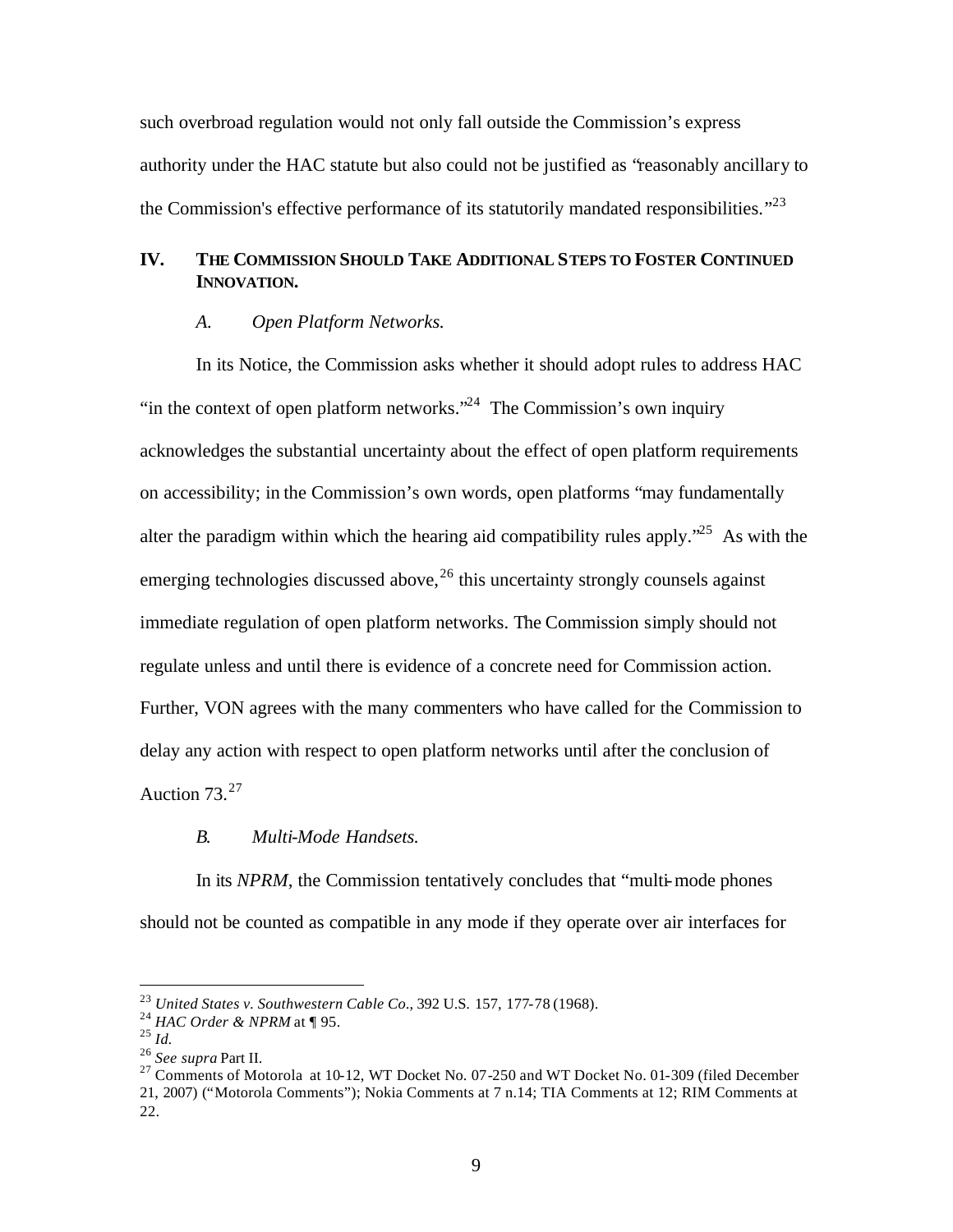which technical standards have not been established."<sup>28</sup> The VON Coalition joins the commenters who object to this approach as placing unnecessary constraints on innovation. As RIM explains, "such a rule would . . . create a significant disincentive to the introduction of new technologies to market, automatically rendering them HAC noncompliant."<sup>29</sup> The Commission should avoid this outcome by permitting phones to be HAC compliant where they conform with available technical standards.

### *C. De Minimis Exception.*

The Commission should retain its *de minimis* exception to the HAC rules. This exception "is critical to the industry's ability to promote the innovation of new technologies."<sup>30</sup> As explained in the Joint Consensus Plan, the exception ensures that new technologies "entering the market have the opportunity to develop adequately prior to the imposition of any stringent HAC regulatory obligations," while permitting manufacturers to avoid "diverting unnecessary resources" to soon-to-be discontinued technologies. TIA correctly notes that the "*de minimis* exception is important for all manufacturers, regardless of size, to enable them to expeditiously bring innovative products to market and determine whether consumer demand warrants a more expansive deployment of the new technology that may trigger HAC requirements later on."<sup>31</sup>

#### **V. CONCLUSION**

VON urges the Commission not to assume that regulation is necessary to ensure the accessibility of emerging technology, and to extend its HAC requirements to new technologies only to address concrete obstacles to accessibility. At minimum, the

<sup>28</sup> *HAC Order & NPRM* at ¶ 84.

<sup>29</sup> RIM Comments at 16; *see also* Motorola Comments at 8.

<sup>30</sup> T-Mobile Comments at 10.

 $31$  TIA Comments at 10.